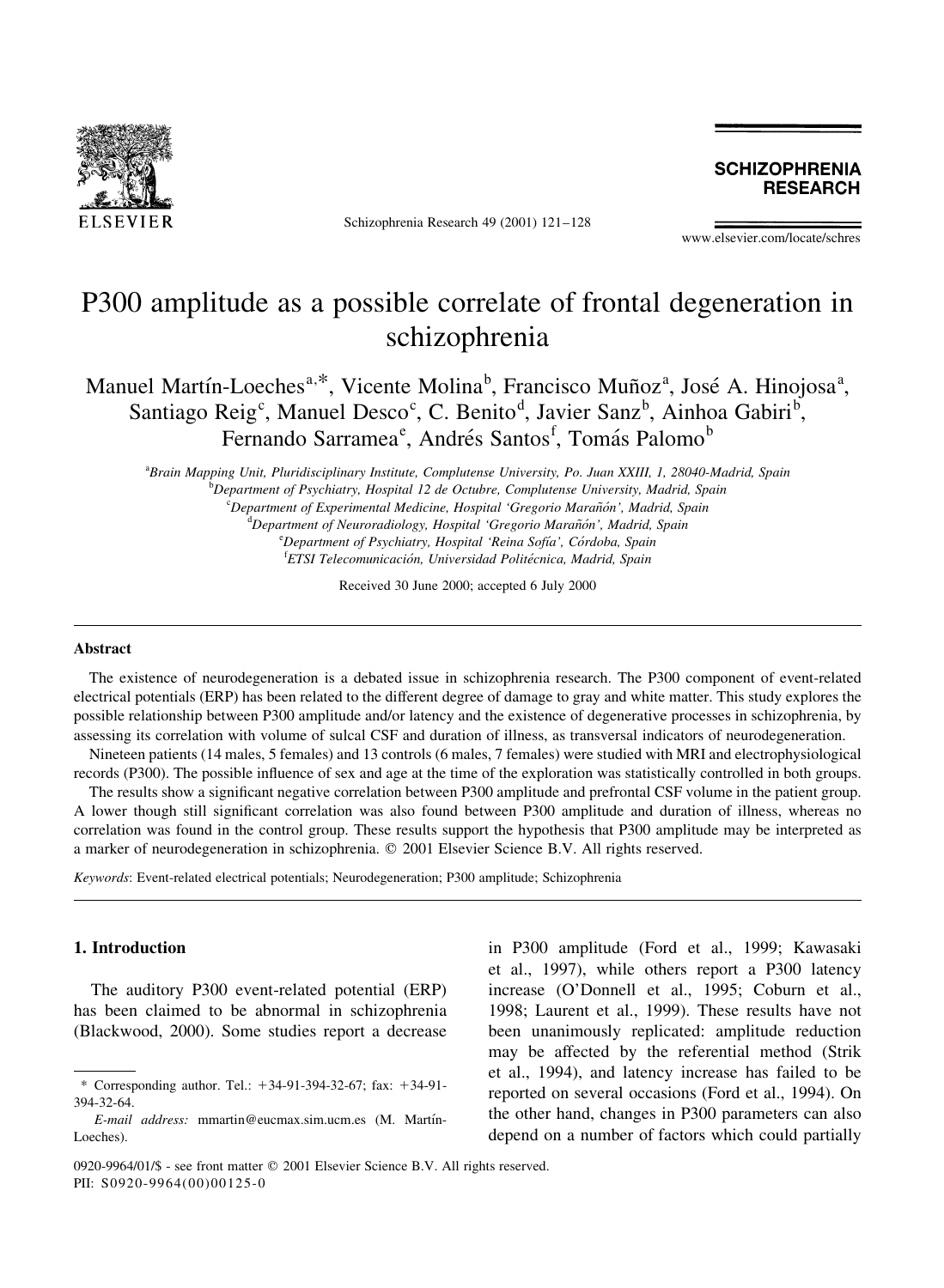explain the diverging results (Turetsky et al., 1998; Frodl-Bauch et al., 1999b; Gerez and Tello, 1995). One of these factors could be the possible existence of neurodegeneration in a subgroup of patients, as in Alzheimer's disease where neurodegeneration is known to be associated with alterations in this ERP (Knott et al., 1999).

Some longitudinal studies in schizophrenia suggest the existence of a cerebral degenerative process in, at least, some patients (Nair et al., 1997; DeLisi et al., 1997; Gur et al., 1998). Neurodegeneration might be more pronounced in the frontal lobes, according to recent findings (Gur et al., 1998; Rapoport et al., 1999). It is well known that, in addition to temporal lobe structures, frontal lobes contribute at least partially to P300 generation, even considering that its highest amplitude shows a parietal maximum (for a review and recent data, see Tarkka and Stokic, 1998). Thus, any process affecting frontal regions could also potentially modify P300 parameters.

As described by Woods (1998), sulcal CSF is a good indicator of cerebral tissue loss after skull fissures close. If neurodegeneration occurs in schizophrenia, a correlation might be expected between P300 parameters and neurodegeneration markers, as relative sulcal CSF, gray matter volumes or demographic variables (duration of illness, age of onset).

The present study tries to establish the relationship between transversal correlates of neurodegeneration in schizophrenia (hemispheric and prefrontal sulcal CSF volume) and P300 parameters. Our hypothesis is that patients with a higher likelihood of frontal degeneration (i.e. higher relative CSF values) would show lower P300 amplitude and/or larger latency. We have also explored the possibility of a negative correlation between P300 parameters and duration of illness, that would also bear out the existence of neurodegenerative processes in schizophrenia.

## 2. Materials and methods

#### 2.1. Subjects

Nineteen patients (five women) were studied. Mean age was 29.8 years (range 18-42). They were diagnosed with paranoid schizophrenia, according to DSM-IV (American Psychiatric Association, 1994). Twelve patients had been treated previously (mean duration of illness 10.98 years, S.D. 9.87), whereas the other seven were recent-onset patients who had never been treated before (mean duration of illness 1.34 years, S.D. 0.69). They were all outpatients from a psychiatric clinic in Madrid. Mean duration of illness was 8.6 years (range  $0.5-19$ ).

All patients were receiving haloperidol (10 mg/ day) at the moment of P300 exploration. To keep the differences in pharmacological conditions to a minimum, all patients previously on another treatment were switched to haloperidol at least 4 weeks before EEG examination.

Exclusion criteria were: presence of neurological illness, past history of drug or alcohol abuse, cranial trauma with loss of consciousness, other Axis I psychiatric processes or treatment with other drugs with known potential effect on central nervous system.

Thirteen normal subjects (seven women) receiving no medication and with no history of psychiatric illness were included in the study as a control group. Mean age was 31.4 years (range 18–51). Exclusion criteria for this control group were the same as above. All patients and controls were right-hand dominant.

## 2.2. Electrophysiological recordings

Standard odd-ball paradigm was used to elicit the P300 component. Subjects were exposed to binaural tone-bursts (duration 50 ms, rise and fall time 10 ms, and intensity 90 dB). A total of 200 tones (80% at 1000 Hz and 20% at 2000 Hz) were presented, and subjects were instructed to mentally count the number of infrequent 2000 Hz tones, considered as targets.

Records were obtained from P3, P4, F3 and F4 electrodes according to the International 10-20 System.

The electrodes selected here appear to be the most appropriate to obtain substantial P300 values and group differences. Classically, the P300 component peaks maximally over parieto-central regions, and this is the reason why either Pz or Cz leads are used most often and are the electrodes recommended to record P300 (Polich, 1991). Paradoxically, however, main neural generators for this component are located within the temporal regions, maybe within the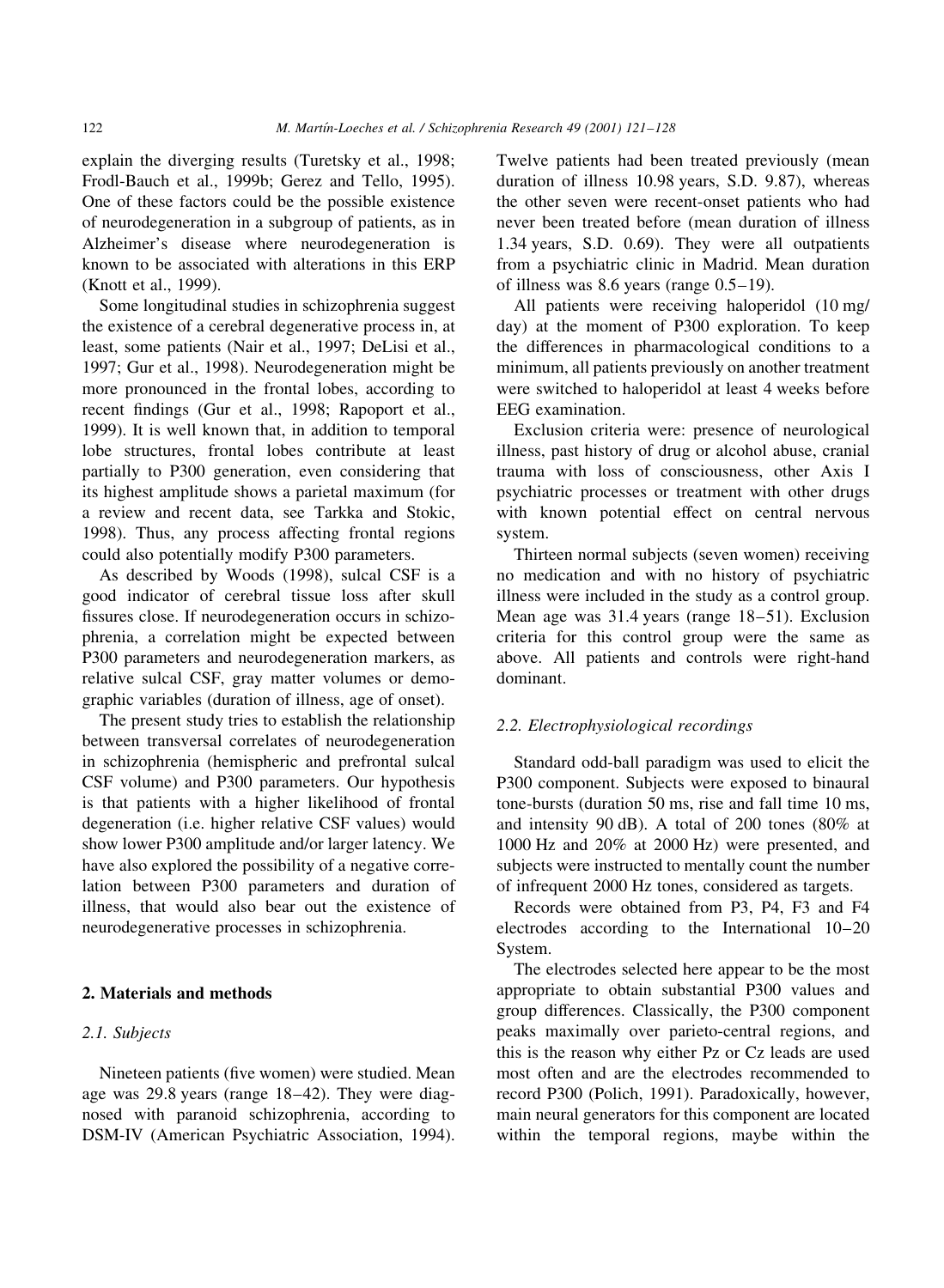hippocampi, but also within other areas of the temporal lobes (Frodl-Bauch et al., 1999a, b). As has been mentioned, frontal areas also contribute to P300 latency and amplitude (Courchesne et al., 1987; Tarkka and Stokic, 1998). However, the orientation of the P300 generators within these areas determines the parietal maximum, since their positive poles are oriented towards parietal regions (Frodl-Bauch et al., 1999b; Tarkka and Stokic, 1998). As a consequence of this orientation, the P300 signal is usually weaker at temporal electrodes than that at parietal electrodes. Accordingly, when temporal regions are affected (as is the case in schizophrenia), a parietal location of the electrodes seems appropriate to explore this damage by means of P300.

The reference was algebraically linked earlobes. Vertical electro-oculogram (EOG) was obtained in the right eye (bottom to top) and horizontal EOG in the lateral orbital rim (left to right). Sampling rate was 250 Hz, and the band-pass was 0.3–50 Hz. Epochs of 1-s duration were recorded, starting 200 ms before stimulus onset. To eliminate defective records, each epoch was visually checked. Separate averages were calculated for target and non-target stimuli, after correcting EOG artifacts by means of the Semlitsch et al. (1986) method. P300 was defined as the most positive peak at each electrode between 250 and 500 ms after target stimulus onset. Two parameters, P300 amplitude and latency, were calculated for each electrode.

#### 2.3. Magnetic resonance imaging

Image measurements were performed on MRI studies acquired on a Philips Gyroscan 1.5T scanner using a gradient echo T1-weighted 3D sequence, with the following parameters: matrix size  $256 \times 256$ , pixel size  $0.9 \times 0.9$  mm (FOV about 256 mm), flip angle  $30^{\circ}$ , echo time 4.6 ms, slice thickness ranging from 1.1 to 1.5 mm. T2-weighted sequences were also acquired for verification and other clinical purposes (Turbo-Spin Echo, turbo factor 15, echo time 120 ms, matrix size  $256 \times 256$ , slice thickness 5.5 mm.)

A slight effect of field inhomogeneity was observed in the MRI images. This problem was not corrected, since no measurable alterations of the estimated volumes were observed and there is no algorithm universally accepted to fix the problem without biasing image contrast.

MR images were processed in the Imaging Laboratory of the Hospital General 'Gregorio Marañón', using locally developed software that incorporates a variety of image processing and quantification tools (Benito et al., 1999; Desco et al., 1999). To perform the volumetric measurements of the different structures, a two-step procedure was adopted, as follows.

In the first stage, cerebral tissue was segmented into gray matter (GM), white matter (WM) and cerebrospinal fluid (CSF) by using an automatic method (Ashburner and Friston, 1997) that has been widely tested and is currently included as a standard processing tool in the SPM (Statistical Parametric Mapping) program. The algorithm classifies all MR pixels into four tissue types: 'gray matter', 'white matter', 'CSF' and 'other tissues' according to a clustering algorithm that starts from a priori probability templates. This automatic tissue segmentation produces a set of three 3D volume masks, one for each tissue type, for each patient. All these automatically generated 3D masks were checked for inconsistencies and corrected whenever necessary by an experienced radiologist, blind to the diagnosis.

The second stage defines the actual regions of interest to be measured by superimposing the CSF 3D mask onto each subject's Talairach coordinate system. Basically, Talairach normalization (Talairach and Tournoux, 1988) consists of a piecewise linear transformation and tessellation of each brain into a grid of 1056 cells. The image processing software is able to automatically calculate the 3D grid upon manual selection of the anterior and posterior commissures (AC and PC) and the mid-sagittal plane, on MR images where scalp and cerebellum had been previously removed. Once the grid is calculated and adjusted to each particular brain, the regions of interest are defined as sets of cells, according to the Talairach Atlas. ROI volume is then calculated as the portion of the CSF mask contained in the set of cells that define the ROI (Benito et al., 1999; Desco et al., 1999).

'Prefrontal lobe' ROI was defined as the part of the frontal lobe above the AC–PC plane and anterior to an imaginary plane orthogonal to the AC-PC plane through the AC. 'Whole hemisphere' ROI was defined as the total brain volume above the  $AC-PC$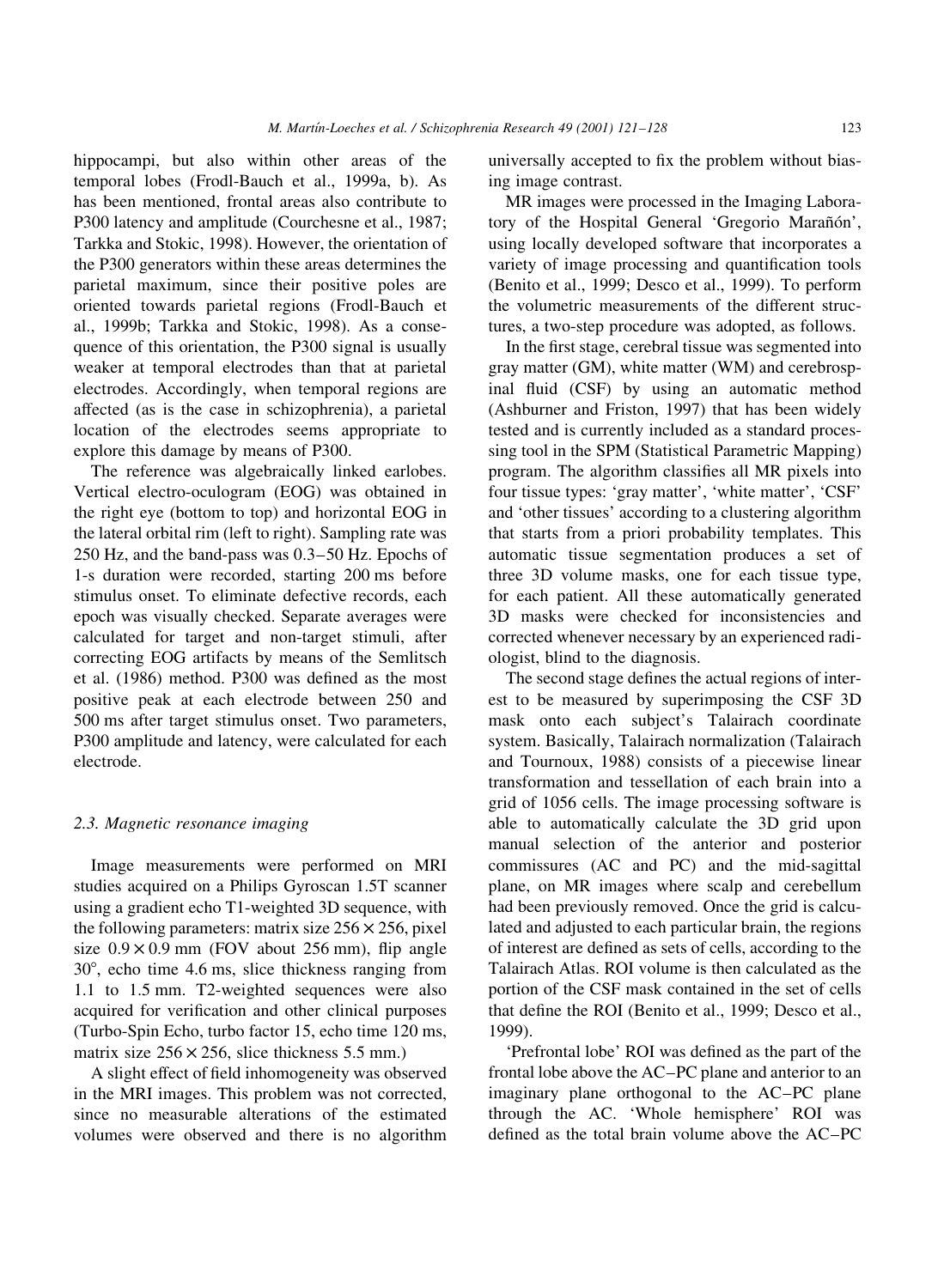

Fig. 1. Left: axial view of an MRI showing its adjusted Talairach grid. Right: the LCR mask resulting from the automatic segmentation method. Registration of the LCR mask with its corresponding Talairach grid enables regional volumetric estimations (see text for more details).

plane. The hemispheric region below the AC-PC plane was not considered since CSF in that area is mainly associated to other encephalic structures, such as the cerebellum. All ROIs were studied separately for the left and right sides.

Reliability of the segmentation procedure was assessed by using two repeated scans of two subjects selected at random. SPM segmentation and Talairach normalization (Fig. 1) were performed on each study, recording the percent difference between repetitions for each volume variable. Mean error values ranged from 1.1% to 9.3% for left and right prefrontal and hemispheric CSF, and from 4.7% to 8.4% for GM tissue.

Validity of the Talairach-based procedure as an automatic segmentation tool suitable for schizophrenia research has been also shown by Andreasen et al. (1996). Interobserver repeatability is excellent, since minimal operator intervention is required.

## 2.4. Statistics

Relationship between variables was assessed by calculating partial correlation coefficients controlling for the effect of age and sex. Pairwise comparisons, performed separately for each group, were as follows:

- 1. P300 parameters vs illness duration.
- 2. P300 parameters vs relative volumes of CSF, white and gray matter.
- 3. Illness duration vs relative volumes of CSF, white and gray matter.

Student's *t* tests were used to assess the significance of the differences between patient and control groups. Variable distribution was normalized through logarithmic transformation when the Kolmogorov-Smirnov test showed deviation from normality.

## 3. Results

P300 amplitude, measured over the right parietal electrode, showed a significant negative correlation with duration of illness ( $r = -0.65$ ;  $P < 0.01$ ). Age of onset was also significantly related to P300 amplitude at the right parietal electrode  $(r = 0.498)$ ;  $P = 0.04$ ).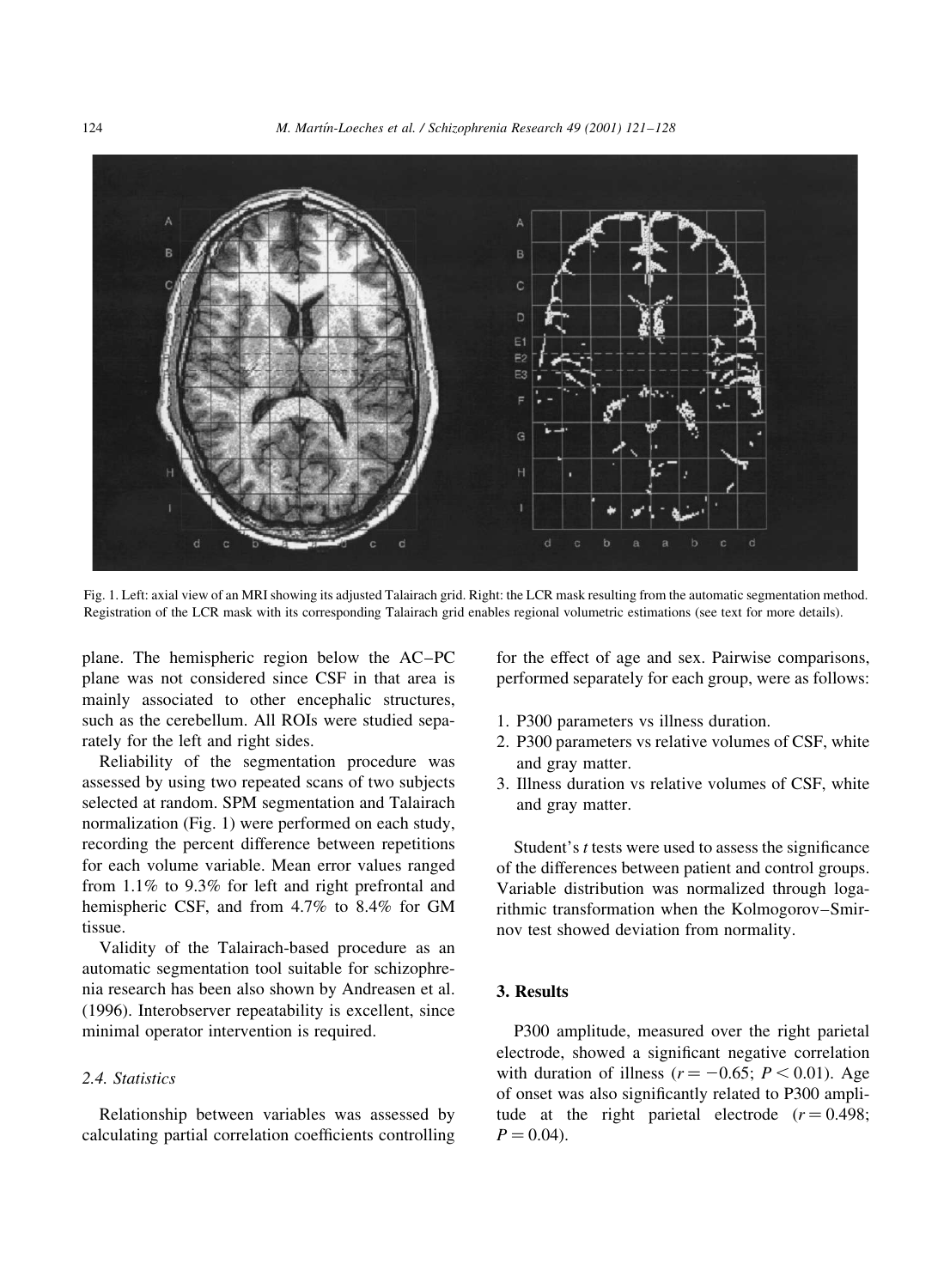$Table 2$ 

Table 1 Significant correlations between P300 parameters and volume measurements

| P300 parameter  | Structure <sup>a</sup> | r value | P<    |
|-----------------|------------------------|---------|-------|
| Amplitude at P3 | <b>Right PFCSF</b>     | $-0.63$ | 0.05  |
| Amplitude at P3 | Right PFGM             | 0.62    | 0.05  |
| Amplitude at P3 | Right WHGM             | 0.70    | 0.005 |
| Amplitude at P4 | <b>Right PFCSF</b>     | $-0.73$ | 0.005 |
| Amplitude at P4 | <b>Right WHCSF</b>     | $-0.68$ | 0.005 |
| Amplitude at P4 | Left WHCSF             | $-0.57$ | 0.05  |
| Amplitude at P4 | Right PFGM             | 0.57    | 0.05  |
| Amplitude at P4 | Right WHGM             | 0.66    | 0.01  |
| Amplitude at P4 | Left WHGM              | 0.54    | 0.05  |

 $PF =$  prefrontal;  $WH =$  whole hemisphere;  $CSF =$  sulcal cerebrospinal fluid;  $GM = gray$  matter.

In the patient group, left and right P300 amplitude at parietal sites (P3 and P4) showed a consistent number of significant correlations or trends with measurements of CSF volumes (Table 1). This correlation pattern is consistent with the hypothesis that higher degrees of neurodegeneration (measured by the CSF volume) may correspond to smaller P300



Fig. 2. ERPs representing P300 values for the subjects with high whole-hemisphere CSF values (high WHCSF, dotted line) and the subjects with low WHCSF values (plain line). The former group, which presents a higher degree of neurodegeneration as compared with the latter, also presents a notably reduced P300 amplitude.

| $A \cup B \subseteq L$ |  |                                                                |  |
|------------------------|--|----------------------------------------------------------------|--|
|                        |  | Significant correlations between volume measurements and dura- |  |
| tion of illness        |  |                                                                |  |

| Structure <sup>a</sup> | r value | P<   |  |
|------------------------|---------|------|--|
| <b>Right PFCSF</b>     | 0.57    | 0.05 |  |
| <b>Right WHCSF</b>     | 0.54    | 0.05 |  |
| Right PFGM             | $-0.61$ | 0.05 |  |
| Left PFGM              | $-0.59$ | 0.05 |  |
| Right WHGM             | $-0.59$ | 0.05 |  |
| Right PFGM             | $-0.55$ | 0.05 |  |

 $PF =$  prefrontal;  $WH =$  whole hemisphere;  $CSF =$  sulcal cerebrospinal fluid;  $GM = gray$  matter.

amplitudes (Fig. 2). The same hypothesis is supported by the fact that all significant correlations between P300 parameters and relative volume of gray matter were positive (Table 2).

No significant correlations were found between P300 amplitude or latency and relative volume of white matter.

On the other hand, all measurements of CSF volumes, particularly those concerning prefrontal lobes, were correlated with illness duration (Table 2).

In the control group, no significant correlations were obtained between neurodegeneration indicators (gray matter and CSF volumes) and P300 parameters.

Prefrontal and whole hemisphere CSF volumes were significantly larger in the schizophrenic group than in the control group, whereas prefrontal and whole hemisphere gray matter volumes were significantly smaller in the schizophrenic than in the control group (Table 3). P300 amplitude was also signifi-

Table 3

Significant differences in volume measurements of CSF and gray matter between schizophrenic and control groups

| Structure <sup>a</sup> | t value | P<    |  |
|------------------------|---------|-------|--|
| Left PFCSF             | 4.29    | 0.000 |  |
| <b>Right PFCSF</b>     | 4.73    | 0.000 |  |
| Left WHCSF             | 2.72    | 0.01  |  |
| <b>Right WHCSF</b>     | 3.38    | 0.005 |  |
| Left PFGM              | $-4.11$ | 0.000 |  |
| Right PFGM             | $-3.02$ | 0.005 |  |
| Left WHGM              | $-4.61$ | 0.000 |  |
| Right WHGM             | $-5.71$ | 0.000 |  |
|                        |         |       |  |

 $PF =$  prefrontal;  $WH =$  whole hemisphere;  $CSF =$  sulcal cerebrospinal fluid;  $GM = gray$  matter.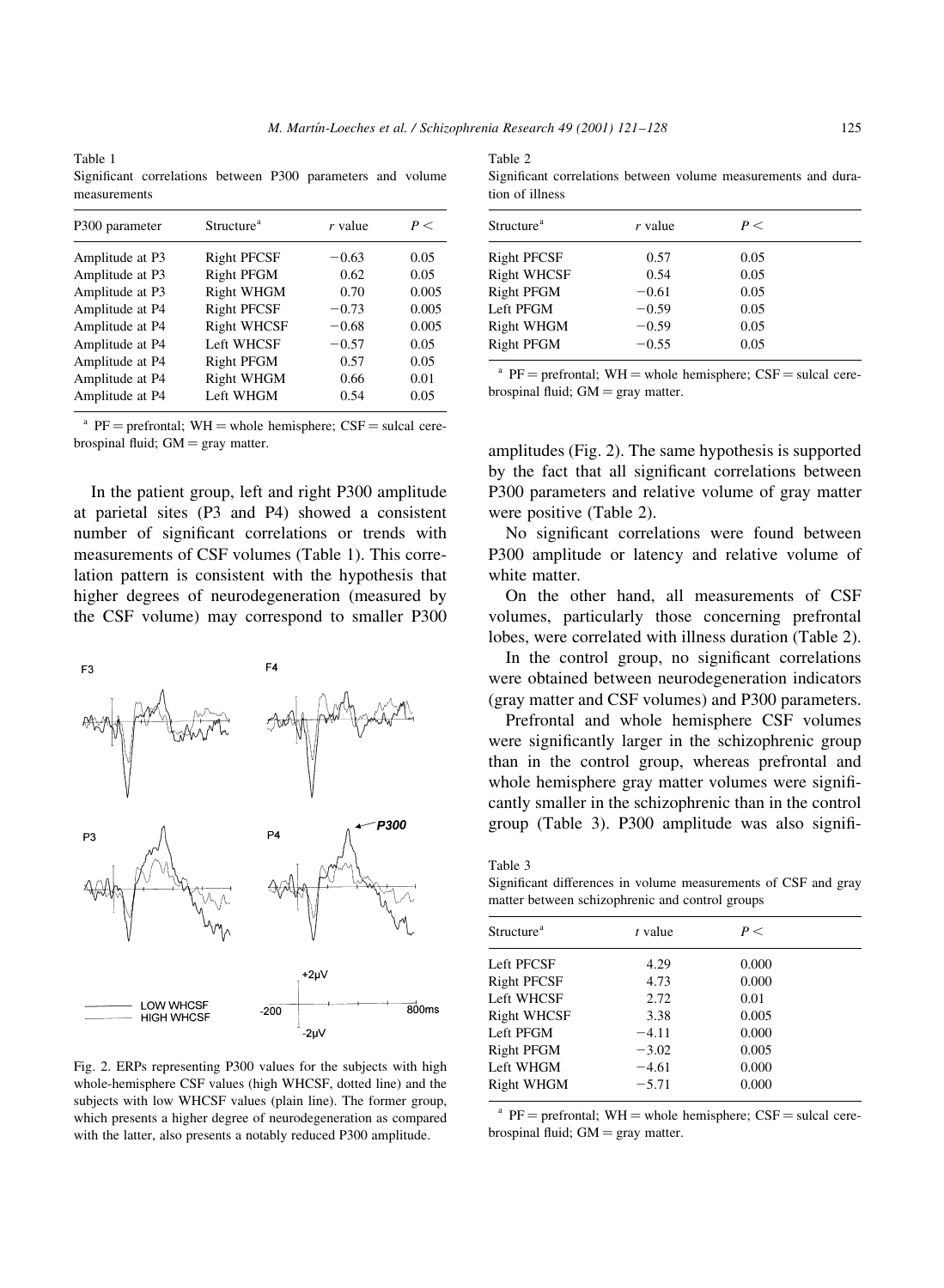Table 4 Significant differences in P300 amplitude measures between schizophrenic and control groups

| P300 amplitude at | t value | P<    |  |
|-------------------|---------|-------|--|
| F <sub>3</sub>    | $-4.6$  | 0.000 |  |
| F <sub>4</sub>    | $-4.46$ | 0.000 |  |
| P <sub>3</sub>    | $-5.6$  | 0.000 |  |
| <b>P4</b>         | $-7.3$  | 0.000 |  |

cantly smaller in the schizophrenic than in the control group at all the electrode sites, whereas P300 latency was not significantly different between groups (Table 4).

### 4. Discussion

We have found evidence of an association between P300 amplitude and sulcal CSF volumes, mainly on the right side. This result supports the initial hypothesis relating the decrease in P300 amplitude with the existence of degenerative process in schizophrenic patients as suggested by the increase in cortical CSF.

It should be emphasized that a decrease in P300 amplitude in schizophrenia is not necessarily caused by neurodegeneration. Other mechanisms, such as neurodevelopmental factors (Hegerl et al., 1995; Murray et al., 1992), might also be involved in the reduction of P300 amplitude. The finding of significant correlations with duration of illness, even when controlling for age, may derive from the relationship between the progression of relative sulcal CSF and the P300 amplitude decrease.

We observed a reduction of the gray matter as well an increase of the CSF volume in schizophrenic patients with respect to control subjects. This increase has been previously reported in first-break patients (Nopoulos et al., 1995) and related to neurodegeneration in the brain of schizophrenics (Woods 1998). This process may continue after illness onset (DeLisi, 1999). Our results are thus in accordance with the hypothesis of a neurodegenerative progression in at least a subgroup of patients (Nair et al., 1997; DeLisi et al., 1997; Gur et al., 1998; Rapoport et al., 1999).

On the other hand, our results do not necessarily imply that all schizophrenic patients undergo a progressive loss of tissue reflected by an increase of relative CSF volume. Rather, our study suggests that whenever this progression in CSF volume occurs, it is associated with a progressive decrease in P300 amplitude.

The weak correlation observed between illness duration and P300 amplitude, contrasts with the strong relationships between P300 and sulcal CSF. This contrast may reflect the pooling of patients showing recent cerebral degeneration and patients with a static defect (probably developmental). Following this argument, patients with larger age-corrected CSF values could be those with higher probability of cerebral degeneration (Woods, 1998). Of course, this speculative possibility should be explored in studies with larger sample sizes.

Among the factors that could interact with duration of illness producing a differential degree of neurodegeneration, we should mention age at the onset of illness. Olichney et al. (1998) reported smaller P300 amplitudes in a group of early-onset patients when compared with patients with late onset. Our results also support the existence of a relationship between age of onset and P300 amplitude. Conceivably, this may indicate that early-onset patients would undergo more severe degeneration than the late-onset group.

Our sample included previously treated and drugnaive patients. It has been reported that medication does not play a determinant role in the reduction of P300 amplitude in schizophrenia. Pfefferbaum et al. (1989) reported reduced amplitudes in both medicated and non-medicated patients, although the latencies were more prolonged in medicated patients. In a follow-up study, Coburn et al. (1998) reported that previously reduced amplitudes of P300 increased after treatment with neuroleptics, therefore disregarding a neuroleptic-induced P300 amplitude decrease in schizophrenia. Hirayasu et al. (1998) reported significant decreases in P300 amplitude with respect to healthy controls in both neuroleptic-naïve and drug free patients, thus providing for additional support to the finding of reduced amplitude of P300 in schizophrenia, regardless of medication. Therefore, medication may be reasonably discarded as a distorting factor of our findings.

Other evidence that P300 parameters could be interpreted as an index of neurodegeneration has been previously reported. For instance, Hegerl et al. (1995) found a higher risk for tardive dyskinesia (TD)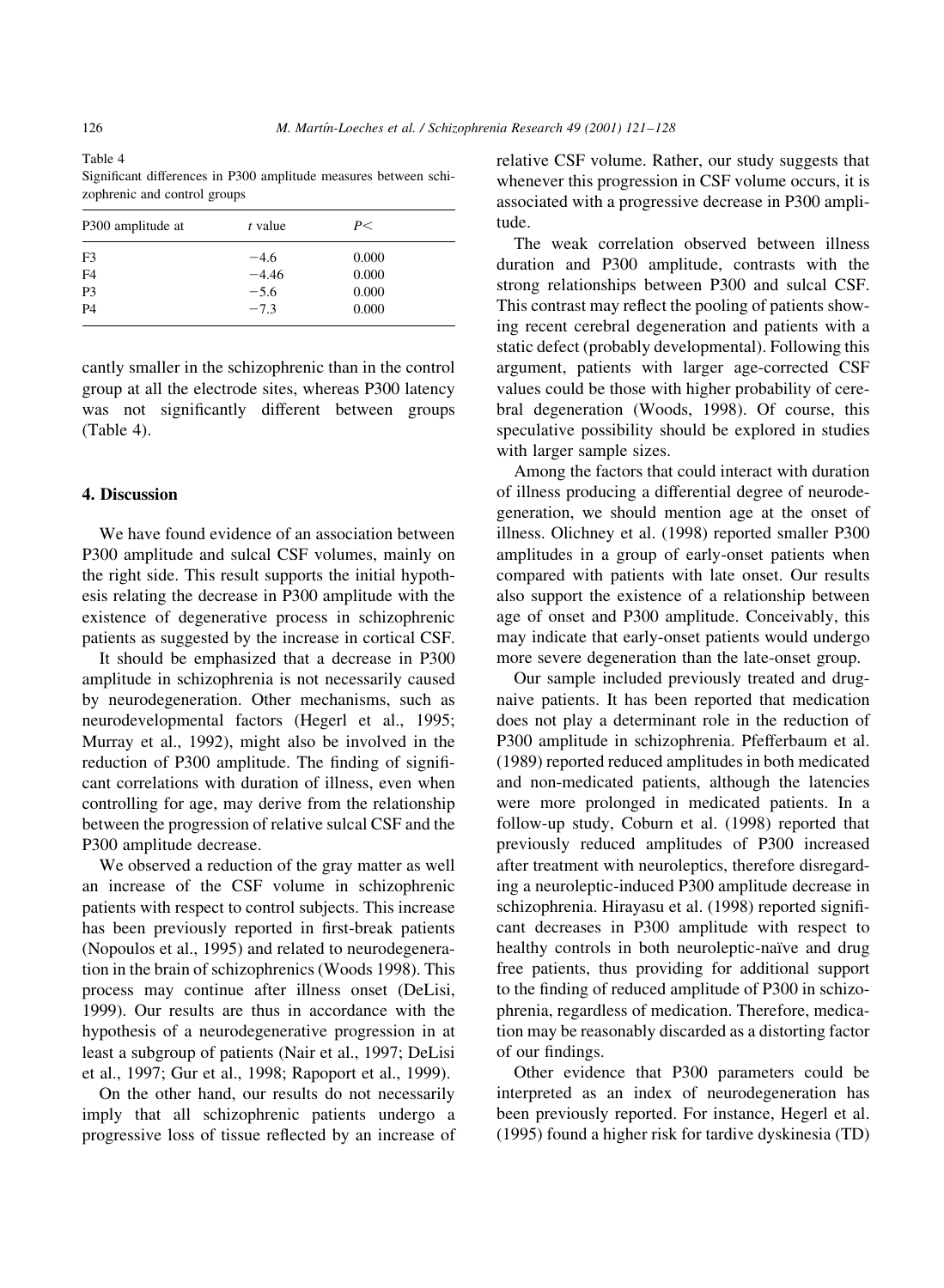in patients with smaller P300 amplitudes. These authors pointed out that TD has been related to structural brain abnormalities such as cortical atrophy (i.e. neurodegeneration).

On the other hand, the studies of Egan et al. (1994) and McCarley et al. (1993) pointed to a relationship between cortical atrophy on temporal lobe structures and P300 parameters. A more recent report by Havermans et al. (1999), focusing only on temporal structures, failed to confirm such a relationship between P300 amplitude and temporal lobe cortical atrophy in schizophrenia, although a lack of resolution prevented the segmentation of gray and white matter in this study. However, these studies did not consider the progression of cortical atrophy.

The lack of association between white matter volume and P300, together with the significant correlation between gray matter and CSF volumes with P300, strongly suggest that the possible neurodegeneration is due to a selective loss of gray matter.

In the control group, no correlations were obtained between neurodegeneration indicators (gray matter and CSF volumes) and P300 parameters. This finding also bears out our interpretation of the relationship between P300 amplitude and neurodegeneration as a specific finding in schizophrenia, therefore reflecting pathological features of the illness.

It is also interesting to note that only a relationship between P300 amplitude and neurodegeneration was detected in the patients group, disregarding latency as a main factor. It has been stated that P300 amplitude reduction is the most replicable biological marker of schizophrenia (Ford, 1999), even considering other more complex techniques such as functional MRI.

If P300 amplitude reduction is so consistent in schizophrenia and could also be considered a good marker of neurodegeneration, this event-related potential (ERP) may play an important role in future research on schizophrenia.

# Acknowledgements

This study was supported in part by grants from the Dirección General de Investigación de la Comunidad de Madrid 97/024 and 8.1/49/98, and from the Fondo de Investigaciones Sanitarias 98/1084. J.A.H. is granted by the Dirección General de Investigación de la Comunidad de Madrid.

#### **References**

- American Psychiatric Association, 1994. Diagnostic and Statistical Manual of Mental Disorders, DSM-IV. fourth ed., American Psychiatric Association, Washington, DC.
- Andreasen, N.C., Rajarethinan, R., Cizadlo, T., Arndt, S., Swayze, H.V.M., Flashman, L., O'Leary, D.S., Ehrhardt, J., Yuh, W.T.C., 1996. Automatic atlas-based volume estimation of human brain regions from MR images. J. Comput. Assist. Tomogr. 20, 98-106.
- Ashburner, J., Friston, K.J., 1997. Multimodal image coresgistration and partitioning  $-$  a unified framework. Neuroimage 6, 209 $2.17$
- Benito, C., Fernandez, P., Desco, M., Lampreave, J., Molina, V., Carreras, J., 1999. Multimodality imaging analysis in schizophrenia. Eur. Radiol. 9, 304.
- Blackwood, D., 2000. P300, a state and a trait marker in schizophrenia. Lancet 355, 771-772.
- Coburn, K.L., Shillcut, S.D., Tucker, K.A., Estes, K.M., Brin, F.B., Merai, P., Moore, N.C., 1998. P300 delay and attenuation in schizophrenia: reversal by neuroleptic medication. Biol. Psychiatry 44, 466-474.
- Courchesne, E., Elmasian, R., Courchesne, R.Y., 1987. Electrophysiological correlates of cognitive processing: P3b and Nc basic clinical and developmental research. In: Halliday, A.M., Butler, S.R., Paul, R. (Eds.), A Textbook of Clinical Neurophysiology. Wiley, Chichester, pp. 645-676.
- DeLisi, L.E., 1999. Regional brain volume change over the life-time course of schizophrenia. J. Psychiatry Res. 33, 535-541.
- DeLisi, L.E., Sakuma, M., Tew, W., Kushner, M., Hoff, A.L., Grimson, R., 1997. Schizophrenia as a chronic active brain process: a study of progressive brain structural change subsequent to the onset of schizophrenia. Psychiatry Res. Neuroimaging 74, 129- $140.$
- Desco, M., Benito;, C., Lócapez, J., Santos, A., Reig, S., Molina, V., Garcia, P., 1999. Quantification of multimodality studies in schizophrenia. In: Lemke, H.U. (Ed.). Computer Assisted Radiology and Surgery. Elsevier Science, Amsterdam, pp. 218-222.
- Egan, M.F., Duncan, C.C., Suddath, R.L., Kirch, D.G., Mirsky, A.F., Wyatt, R.J., 1994. Event-related potential abnormalities correlate with structural brain alterations and clinical features in patients with chronic schizophrenia. Schizophr. Res. 11, 259-271.
- Ford, J.M., 1999. Schizophrenia: The broken P300 and beyond. Psychophysiology 36, 667-682.
- Ford, J.M., Mathalon, D.H., Marsh, L., Faustman, W.O., Harris, D., Hoff, A.L., Beail, M., Pfefferbaum, A., 1999. P300 amplitude is related to clinical state in severely and moderately ill patients with schizophrenia. Biol. Psychiatry 46, 94-101.
- Ford, J.M., White, P., Lim, K.O., Pfefferbaum, A., 1994. Schizophrenics have fewer and smaller P300s: a single-trial analysis. Biol. Psychiatry 35, 96-103.
- Frodl-Bauch, T., Bottlender, R., Hegerl, U., 1999a. Neurochemical